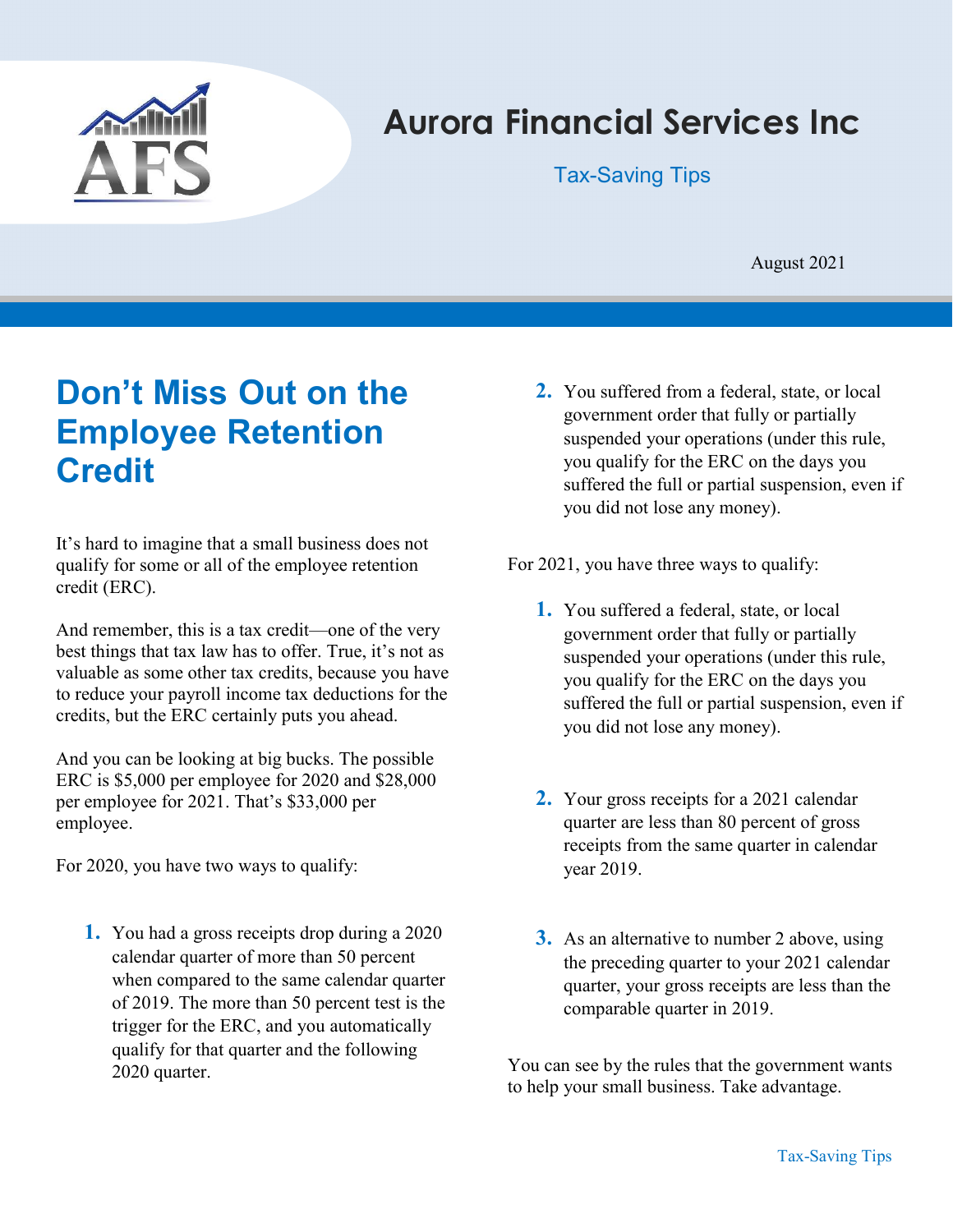One final note. You may not double-dip. Wages you use for the ERC may not be used for the Paycheck Protection Program (PPP), family leave credit, or similar COVID-19 programs.

## Loophole: Harvest Tax Losses on Bitcoin and Other **Cryptocurrency**

Here's something to know about cryptocurrencies.

Because cryptocurrencies are classified as "property" rather than as securities, the wash-sale rule does not apply if you sell a cryptocurrency holding for a loss and acquire the same cryptocurrency before or after the loss sale.

You just have a garden-variety short-term or longterm capital loss, depending on your holding period. No wash-sale rule worries. This favorable federal income tax treatment is consistent with the longstanding treatment of foreign currency losses.

That's a good thing, because folks who actively trade cryptocurrencies know that prices are volatile. And this volatility gives you two opportunities:

- 1. profits on the upswings
- 2. loss harvesting on the downswings

Let's take a look at the harvesting of losses:

- On day 1, Lucky pays \$50,000 for a cryptocurrency.
- On day 50, Lucky sells the cryptocurrency for \$35,000. He captures and deducts the \$15,000 loss (\$50,000 - \$35,000) on his tax return.
- On day 52, Lucky buys the same cryptocurrency for \$35,000. His tax basis is \$35,000.
- On day 100, Lucky sells the cryptocurrency for \$15,000. He captures and deducts the \$20,000 loss (\$35,000 - \$15,000) on his tax return.
- On day 103, Lucky buys the same cryptocurrency for \$15,000.
- On day 365, the cryptocurrency is trading at \$55,000. Lucky is happy.

#### Observations:

- Assuming Lucky had \$35,000 in capital gains, Lucky deducted his \$35,000 in cryptocurrency capital losses. If he had no capital gains, he had a \$3,000 deductible loss and carried the other \$32,000 forward to next year.
- On day 365, Lucky has his cryptocurrency, which was his plan on day 1. He thought it would go up in value. It did, from its original \$50,000 to \$55,000.
- Lucky's tax basis in the cryptocurrency on day 365 is \$15,000.

Here's what Lucky did:

- 1. He kept his cryptocurrency.
- 2. He banked \$35,000 in losses.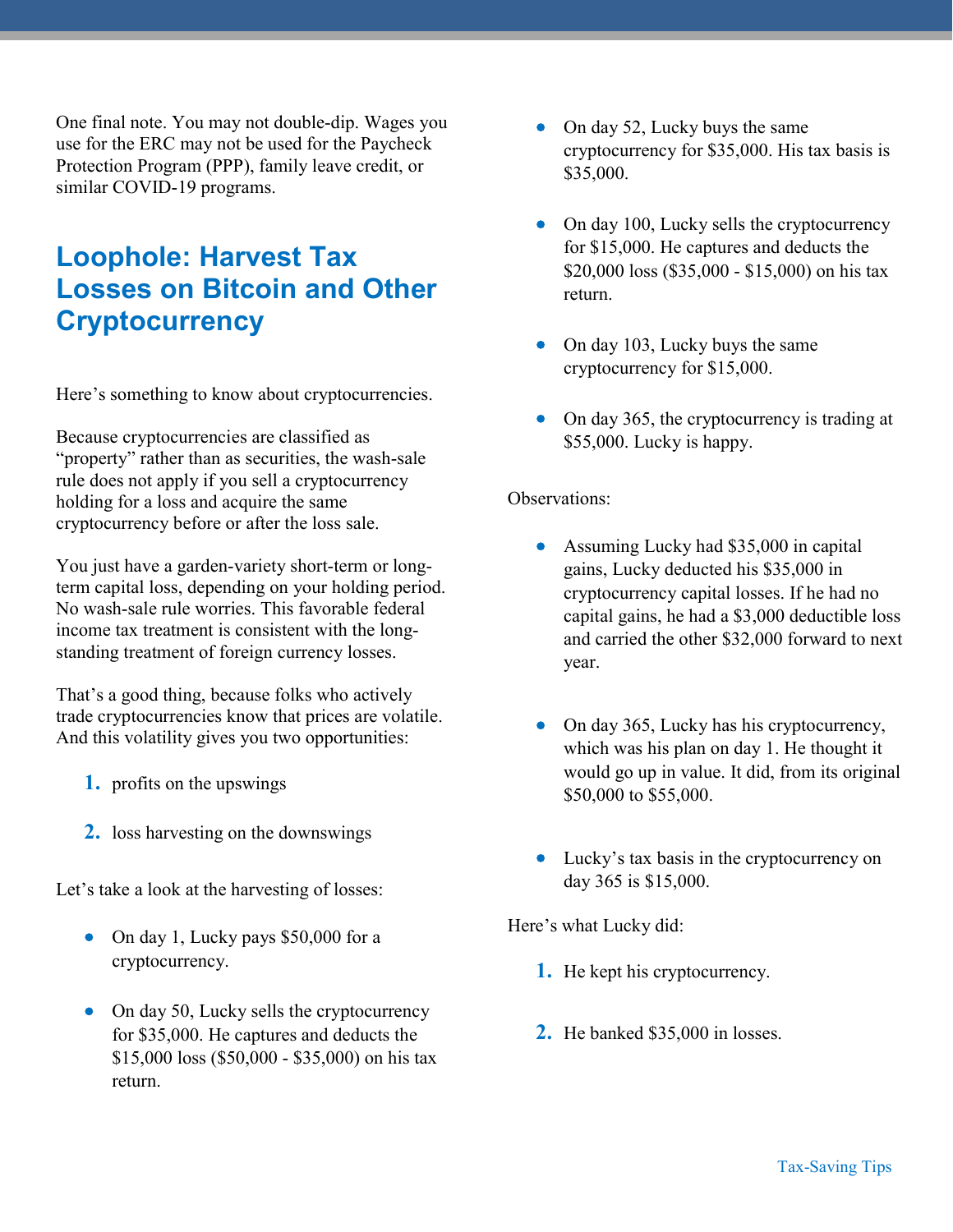Be alert. Losses from crypto-related securities, such as Coinbase, can fall under the wash-sale rule because the rule applies to losses from assets classified as securities for federal income tax purposes. For now, cryptocurrencies themselves are not classified as securities.

Planning point. If you want to harvest losses, make sure you hold a cryptocurrency and not a security.

### Don't Make a Big Mistake by Filing Your Tax Return Late

Three bad things happen when you file your tax return late.

#### What's Late?

You can extend your tax return and file during the period of extension; that's not a late-filed return.

The late-filed return is filed after the last extension expired. That's what causes the three bad things to happen.

#### Bad Thing 1

The IRS notices that you filed late or not at all.

Of course, the "I didn't file at all" people receive the IRS's "come on down and bring your tax records" letter. In general, the meeting with the IRS about non-filed tax returns does not go well.

For the late filers, the big problem is exposure to an IRS audit. Say you're in the group that the IRS audits about 3 percent of the time, but you file your tax return late. Your chances of an IRS audit increase significantly, perhaps to 50 percent or higher.

Simply stated, bad thing 1 is this: file late and increase your odds of saying "Hello, IRS examiner."

#### Bad Thing 2

When you file late, you trigger the big 5 percent a month, not to exceed 25 percent of the tax-due penalty.

Here, the bad news is 5 percent a month. The good news (if you want to call it that) is this penalty maxes out at 25 percent.

### Bad Thing 3

Of course, if you owe the "failure to file" penalty, you likely also owe the penalty for "failure to pay." The failure-to-pay penalty equals 0.5 percent a month, not to exceed 25 percent of the tax due.

The penalty for failure to pay offsets the penalty for failure to file such that the 5 percent is the maximum penalty during the first five months when both penalties apply.

But once those five months are over, the penalty for failure to pay continues to apply. Thus, you can owe 47.5 percent of the tax due by not filing and not paying (25 percent plus 0.5 percent for the additional 45 months it takes to get to the maximum failure-to-pay penalty of 25 percent).

### **The Principal Residence Gain** Exclusion Break

The \$250,000 (\$500,000, if married) home sale gain exclusion break is one of the great tax-saving opportunities.

Unmarried homeowners can potentially exclude gains up to \$250,000, and married homeowners can potentially exclude up to \$500,000. You as the seller